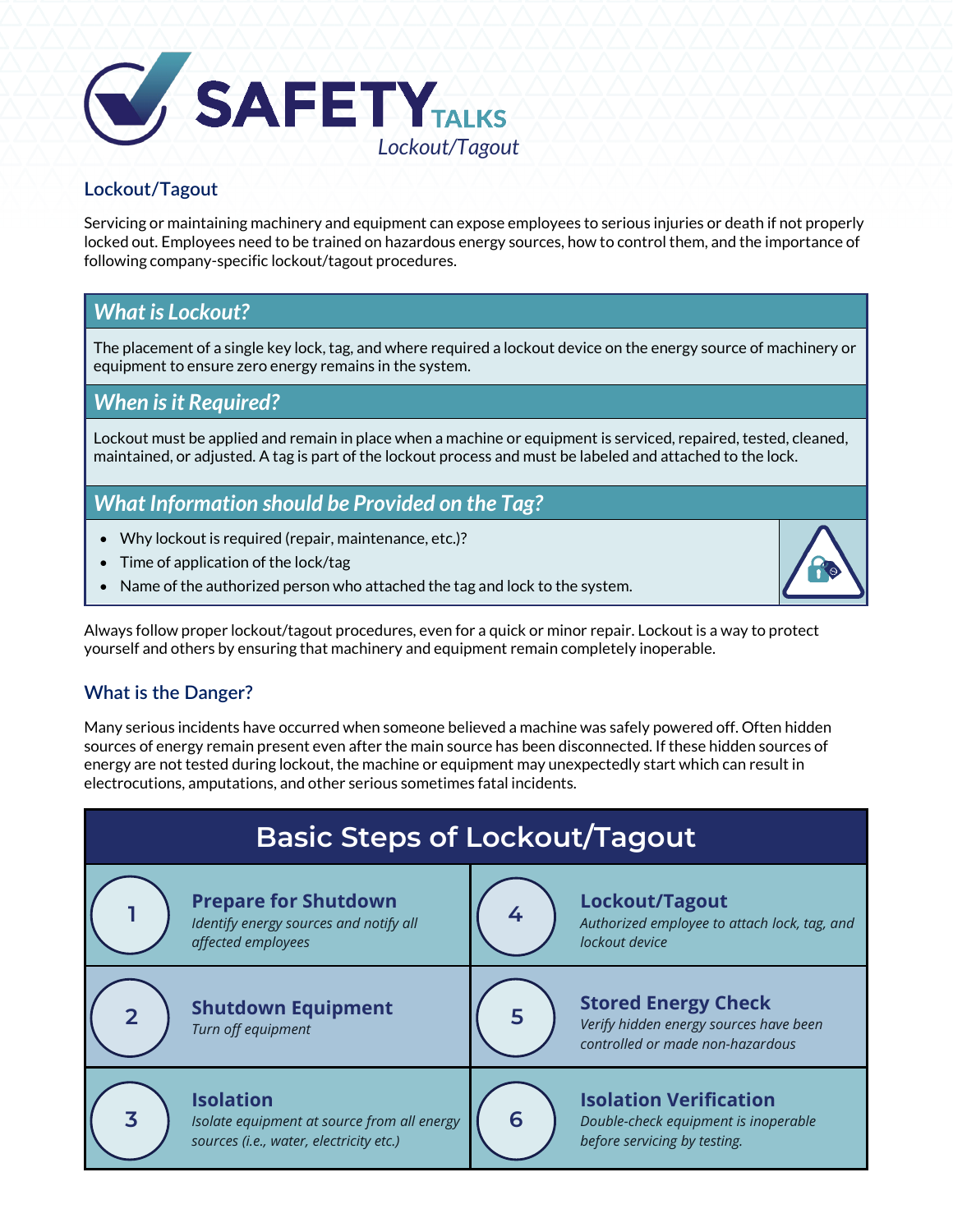

#### **Safety Tips**

- $\blacktriangleright$  Ensure you know the hazardous energy associated with your equipment prior to performing any work on it.
- $\vee$  Only employees who are trained and authorized to perform lockout/tagout should lockout. If you are not authorized to perform lockout/tagout, report to someone who is.
- $\blacktriangleright$  Follow lockout procedures that have been developed, including the use of PPE.
- $\blacktriangleright$  Ensure you control the accidental release of the energy prior to working on the equipment through lockout/ tagout or alternative control measures are developed for specific equipment.
- $\blacktriangleright$  Each device or lock can have only one key and one duplicate key accessible only by the worker to prevent accidental removal or tampering
- $\blacktriangleright$  Test the energy after you believe it is isolated. This is one of the most overlooked steps and is extremely important. Employees think they have isolated the energy at the source, but it is the wrong source.
- $\blacktriangleright$  Never reach into moving equipment. In the blink of an eye, you could have a life-changing injury.
- $\blacktriangleright$  Be aware of your personal safety and the safety of others when working with or around moving equipment and machinery.
- ✔ Report any problems associated with existing procedures, equipment, or the process of lockout/tagout.
- ✔ Equipment or tools that do **not** have an energy source (i.e., ladder, hammer, etc.) should be tagged out and removed from service.

#### **Demonstrate**

Provide examples of equipment requiring lockout via walkthrough of the workplace with employees.

Have an authorized person demonstrate a lockout/tagout procedure on a piece of machinery or equipment.

Contact S2SA for additional resources on the development of a lockout/tagout policy and other resources.

#### **Discussion**

What equipment requires lockout/tagout in the workplace?

What is your company's lockout/tagout process?

Where is the lockout box located? Who is authorized to have access?

How do you verify that machinery or equipment has been disconnected from the power source(s)?

What are some reasons why someone would bypass following lockout procedures?

# **DID YOU KNOW?**

**The only person who can remove a lock is the person who locked out the machine or equipment. The employer may designate a competent person to remove lock in the event of emergency or if that worker is unavailable.**